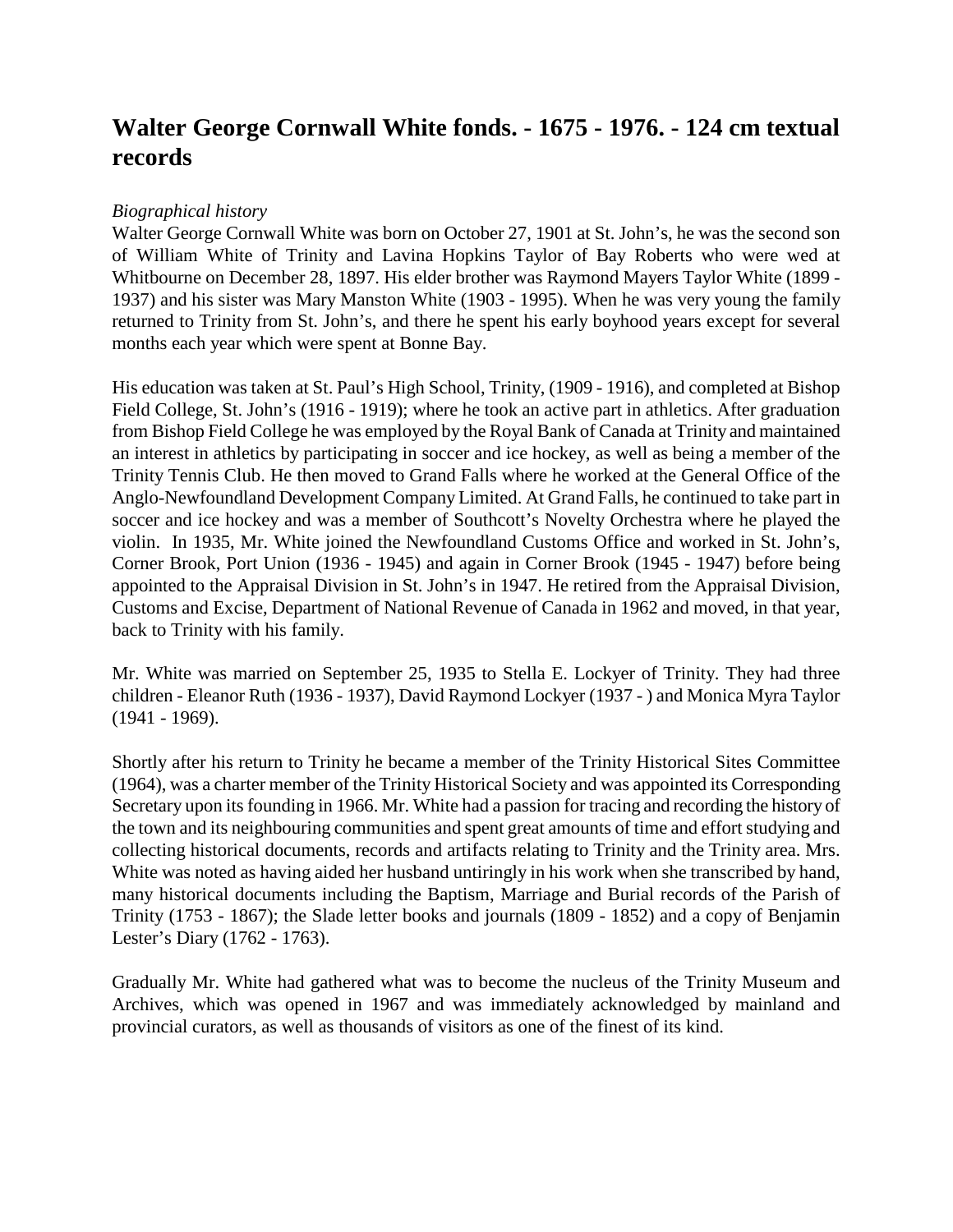In June 1971, Mr White was presented an award, by Minister Jean Chretian, on behalf of the Canadian people to record their thanks for a generous contribution to the preservation and enrichment of Canada's historical heritage. This certificate recognized his depth of knowledge, thorough research and contribution to the Newfoundland and National Museums, concerning the early history of Trinity and its settlers.

On October 20, 1973, he was awarded a Doctor of Laws degree, honoris causa, from Memorial University of Newfoundland for his work Ain preserving the history of Trinity and the establishment of the Trinity Museum*.*"

In 1975 Mr. White was presented with an Honorary Life Membership in the Newfoundland Historic Trust to commend a lifetime commitment to Heritage Conservation and to record the Trust's gratitude for the inspiration his untiring devotion has given to all those whose voluntary efforts to protect our heritage will hopefully ensure that the best of the past will survive for future generations.

Mr. White passed away on June 21, 1976 and his loving wife died shortly thereafter on November 17, 1976.

Source: Material supplied by David R. L. White.

### *Custodial history*

The records in this fonds were collected by Mr. White throughout his life and were kept at the family home in Trinity. After his passing his son David R. L. White was given custodianship of the records and they remained at the family home until the spring of 2001 when he donated them to the Archives. In the Summer of 2001 the material was arranged according to the Rules for Archival Description (RAD) and all original magazine and newspaper clippings were photocopied and the originals destroyed according to archival policy.

### *Scope and content*

The fonds consists of a collection of material that was collected by Mr. White on various topics and areas of interest. It consists mainly of magazine and newspaper clippings, as well as original documents and photographs that were either collected or donated.

The material has been arranged into two series, the first series being the files that Mr. White collected, these files have remained in alphabetical order, the same as he had arranged them. The second series consists of lectures that were given by various speakers to the members of the Newfoundland Historical Society.

*Notes*

Photographs have been removed and placed with the Trinity Historical Society Photograph Collection. Donated by David R. L. White, son of Walter G. C. White, 2001. Further accruals are expected.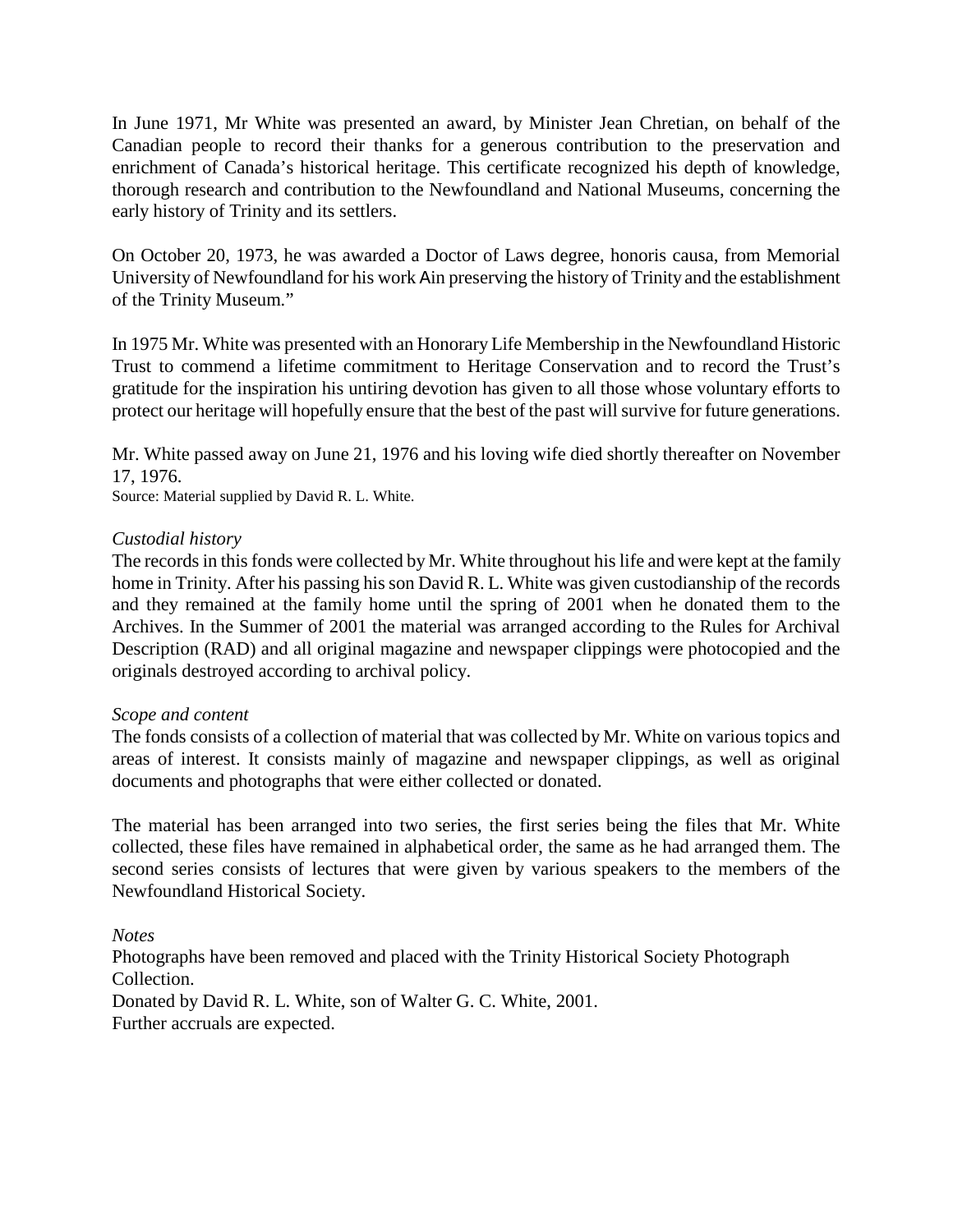### **Series 1: Walter G. C. White subject files. - 1675 - 1976. - 110 cm**

The files contain research notes, essays, copies of documents, extracts from published material, magazine and newspaper clippings created and collected by Walter. These files include information on a wide range of topics relating to the history of Trinity and the surrounding communities. The files are arranged in alphabetical order according to subject.

- 1.01 Accidents/Sudden Deaths
- 1.02 Acts and Regulations Relating to the Preservation of Historic Objects, Sites and Records, 1955 - 1973
- 1.03 Admiralty Reports, 1746 1776
- 1.04 Aeroplane Fund
- 1.05 Anatomy
- 1.06 Andrews, Henry
- 1.07 Anspach, Lewis Amadeus<br>1.08 Ash. Francis and Richard
- Ash, Francis and Richard
- 1.09 August, John
- 1.10 Baptisms
- 1.11 Bar Point
- 1.12 Barrelman, Best of the
- 1.13 Barrett, Sandy
- 1.14 Battle Harbour
- 1.15 Beothuck
- 1.16 Billfish/Needlefish
- 1.17 Blacksmith, John Green
- 1.18 Boats
- 1.19 Bonavista
- 1.20 Bonfoy, Captain Hugh Governor 1753 1755
- 1.21 Books, Reference
- 1.22 Bonaventura
- 1.23 Brewis
- 1.24 Bremner
- 1.25 Brine
- 1.26 Buchan, David
- 1.27 Buchanan, George and Mary
- 1.28 Bullock, Rev. William
- 1.29 Canadian Inventory of Historic Buildings
- 1.30 Calendar<br>1.31 HMS Cal
- **HMS Calypso**
- 1.32 Cannon Inventory
- 1.33 S. S. Caribou
- 1.34 Carmichael, Annie Rosa
- 1.35 Cartwright, Capt. George
- 1.36 Cemetery, Old St. Paul's
- 1.37 Census, 1675 (copy)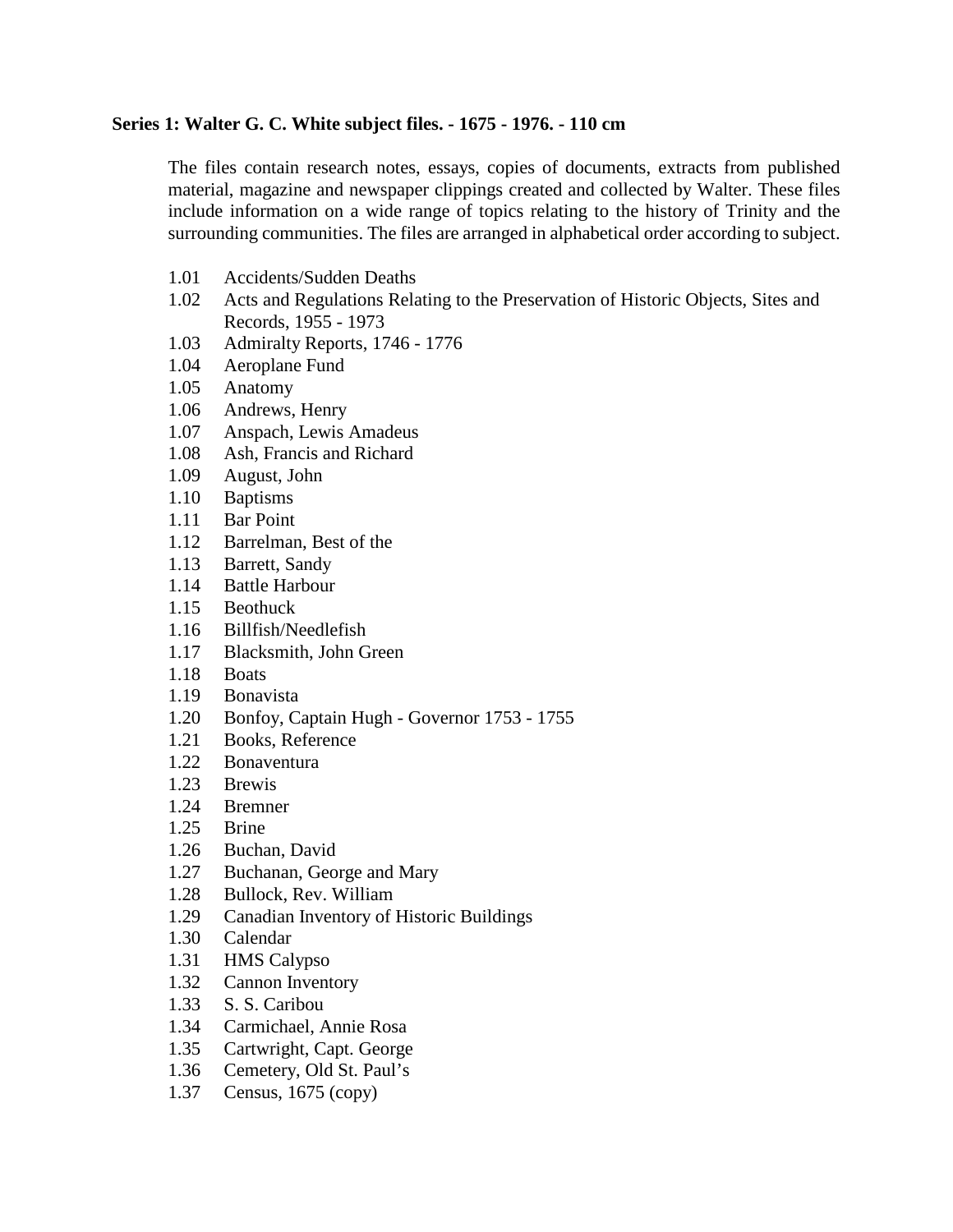- 1.38 Census, 1901
- 1.39 Cherrington, Violet M.
- 1.40 Cholera
- 1.41 CEWA Notes, 1876
- 1.42 Clergy, Anglican
- 1.43 Clinch, Rev. John
- 1.44 Clocks
- 1.45 Coaker, William Ford
- 1.46 Collingham
- 1.47 Come Home Year, 1966 1967
- 1.48 Cookesley
- 1.49 Cooperage
- 1.50 Commerce
- 1.51 Cormack, William E.
- 1.52 Corte Real
- 1.53 Courthouse
- 1.54 Courts of Justice
- 1.55 Court Records
- 1.56 Court Staffs
- 1.57 Cross, Captain William G.
- 1.58 Currier and Ives
- 1.59 Custom's Officers
- 1.60 Diary, Spithead to Trinity, 1823
- 1.61 Dictionary of Canadian Biography
- 1.62 Distress/Hard Times
- 1.63 Doctors
- 1.64 Drake, Francis William Governor, 1750 1753
- 1.65 Duckworth, Sir J. J. Governor, 1810 1813
- 1.66 Edwards, Capt. Richard Governor, 1757 1760
- 1.67 Elector's List, 1865
- 1.68 Election, John Bingley Garland, 1832
- 1.69 Elections, 1823 1855
- 1.70 Falkland
- 1.71 Fences
- 1.72 Ferry, Trinity
- 1.73 Ferryland
- 1.74 Firearm/Ammunition Return, 1940
- 1.75 Fire Engines
- 1.76 Fireplaces
- 1.77 Fisheries
- 1.78 Fishing Admirals
- 1.79 Flags
- 1.80 Flat Irons
- 1.81 Fogo
- 1.82 Fortifications/Fort Point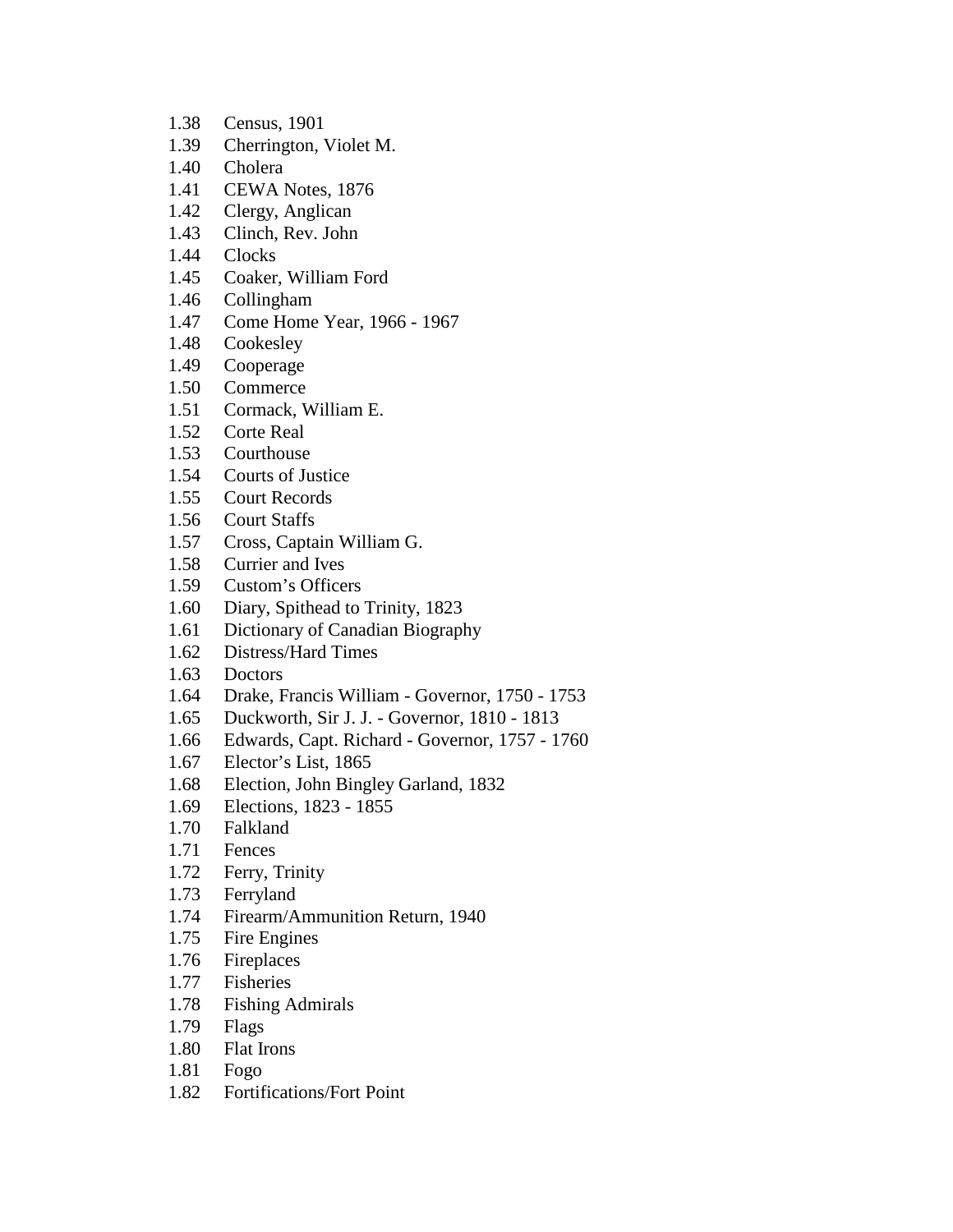- 1.83 Forts 1.84 French Occupation 1.85 Gander 1.86 Garland Fire Pumper 1.87 Garland Premises 1.88 Gawlor, Thomas 1.89 General Hospital, St. John's 1.90 Gent, Samuel Augustus 1.91 The Great Eastern 1.92 Greely Expedition 1.93 Green 1.94 Greenspond 1.95 Groves Ground 1.96 Gun Hill 1.97 Guns 1.98 Guy, Ray 1.99 Halifax 1.100 Hamburg Bread 1.101 Hart 1.102 Harvey's Cove 1.103 Heart's Content 1.104 Heritage Village 1.105 Hibb's Cove 1.106 Historic odds and ends 1.107 Hope, Brig. 1.108 Horwood, Harold 1.109 Hospital 1.110 Howley 1.111 Harbour Grace 1.112 Hurdle 1.113 Ice Report's, Catalina, 1887 1.114 Immigrants 1.115 Index Book 1.116 Interments 1.117 Inventions 1.118 Isobel 1.119 Jenkins 1.120 Jenner, Dr. Edward 1.121 Joey the column, 1972 1.122 Jurors, Petty, 1857 1.123 Keats, Sir R. G. - Governor, 1813 - 1816
- 1.124 Kelson, William
- 1.125 King, A. G.
- 1.126 Kinsmen Club
- 1.127 L'Anse aux Meadows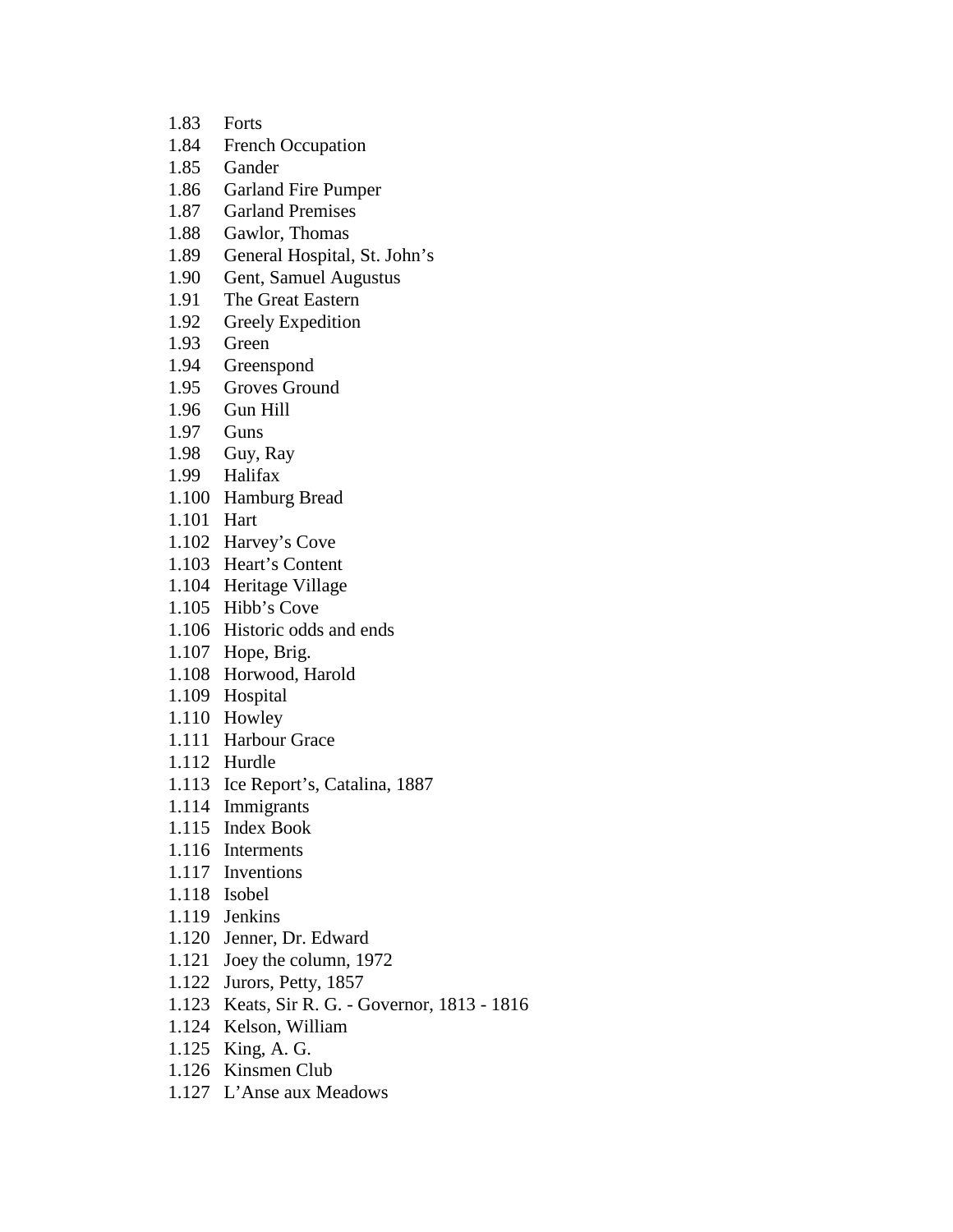- 1.128 Leigh, Rev. John
- 1.129 Lesters
- 1.130 Library
- 1.131 Lighthouses
- 1.132 S. S. Lion
- 1.133 Liverpool Manuscript
- 1.134 Lockston
- 1.135 Losses at Sea
- 1.136 Loyal Orange Association # 12
- 1.137 Maps
- 1.138 Marine Archaeology
- 1.139 Maine Borer
- 1.140 Markers, Historic
- 1.141 Marriages
- 1.142 Masonic Lodge
- 1.143 Merchants

Location: Walter G. C. White fonds, Drawer 1.

- 1.144 Micmac Indians
- 1.145 Moody
- 1.146 Morris, I. C.
- 1.147 Morris
- 1.148 Mosdell, Corrections to *When was that?*
- 1.149 Mowat, Farley
- 1.150 Museums
- 1.151 Museum, Trinity
- 1.152 Newfoundlandia
- 1.153 Newhook
- 1.154 Nomenclature
- 1.155 The O'Dea Report
- 1.156 Oil Paintings
- 1.157 Old Houses
- 1.158 Parsonage
- 1.159 Penguin Cove
- 1.160 Perlin
- 1.161 Petition, 1875
- 1.162 Pirates
- 1.163 Place Names
- 1.164 Placentia
- 1.165 Pole. Admiral Charles M.
- 1.166 Police
- 1.167 Poole
- 1.168 Powell
- 1.169 Prices, 1907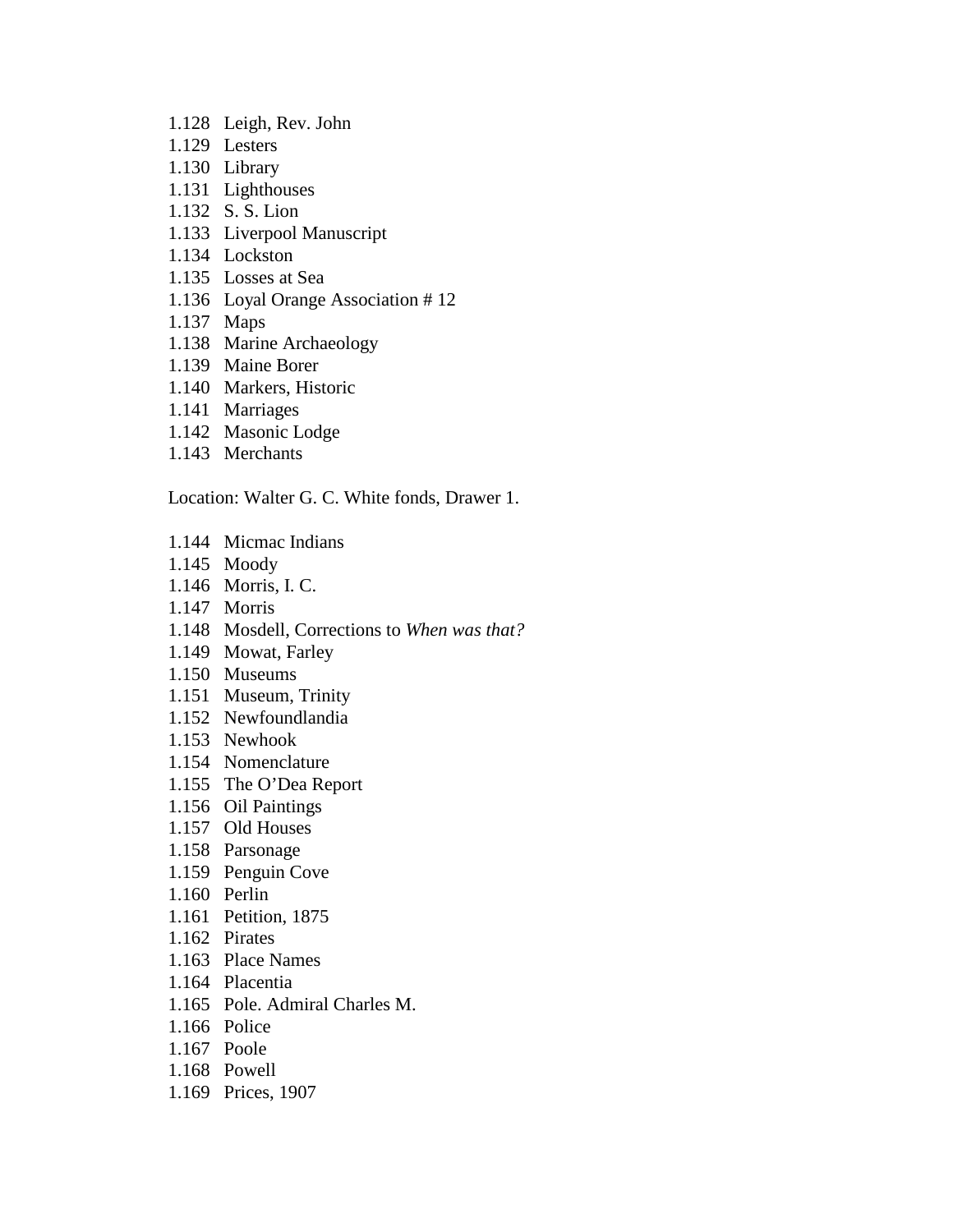- 1.170 Pulling, Capt. G. C.
- 1.171 Purchases
- 1.172 Quarantine
- 1.173 Quidi Vidi
- 1.174 Rattling Brook/Lockston Power House
- 1.175 Reeves
- 1.176 Re-enactments
- 1.177 Rennie
- 1.178 Reproductions
- 1.179 Resettlement
- 1.180 Restorations
- 1.181 Rider's Harbour
- 1.182 Roads
- 1.183 Road Commission Record book, 1835 1843
- 1.184 Rodney, George Bridge Governor, 1749
- 1.185 Roman Catholic Church
- 1.186 Rope
- 1.187 Royal Engineers Reports, 1812
- 1.188 Rowe
- 1.189 Sack Ships
- 1.190 Saunders and Sweetman
- 1.191 Sampler
- 1.192 School, Purchase of Trinity
- 1.193 Schools and Schoolmasters
- 1.194 Sealing
- 1.195 Sealing newspaper clippings
- 1.196 Sealing Ships the Bear
- 1.197 Sealing agreements
- 1.198 Settlers
- 1.199 Shanawdithit
- 1.200 Ship building
- 1.201 Shipping
- 1.202 Signal Hill
- 1.203 Slades
- 1.204 Slade and Kelson Diary, April 10, 1803 September 12, 1806, transcript
- 1.205 Slate Roof
- 1.206 Sleat and Read
- 1.207 Smallwood, Joseph Robert
- 1.208 Smith, Canon Benjamin
- 1.209 Smith, Canon Walter
- 1.210 Social events
- 1.211 Society for the Propogation of the Gospel
- 1.212 Society of United Fishermen
- 1.213 Sons of Temperance
- 1.214 St. John's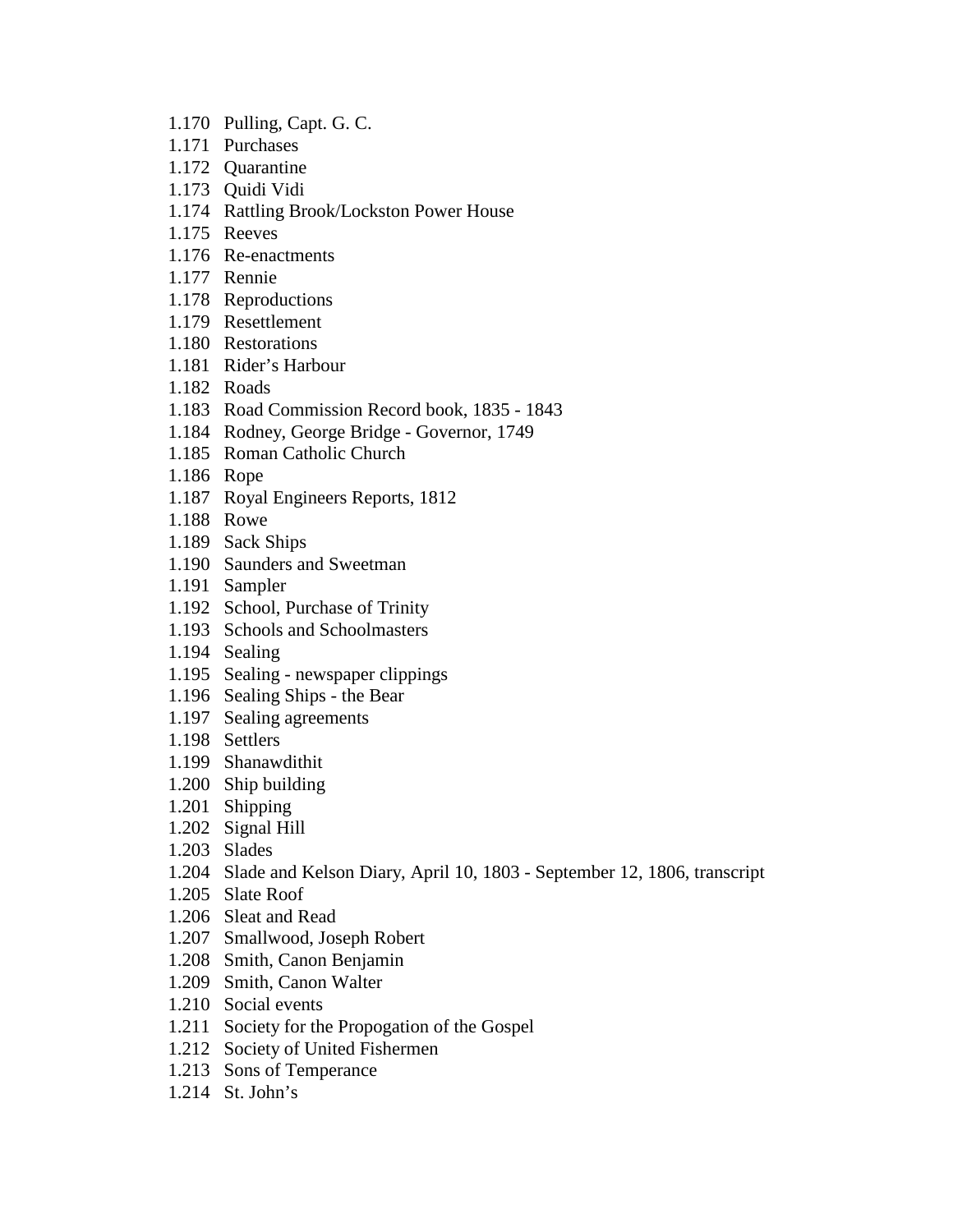- 1.215 Stamps
- 1.216 Statistics Canada
- 1.217 Stoneman, William
- 1.218 Scully's Cove
- 1.219 Sydney, Nova Scotia
- 1.220 Taverner
- 1.221 Tilting Harbour
- 1.222 Tocque. Phillip
- 1.223 Toponymy
- 1.224 Toronto Marine Museum
- 1.225 Tradesmen
- 1.226 Trawl line
- 1.227 Trident
- 1.228 Trinity Bay Disaster, 1892
- 1.229 Trinity, Charts
- 1.230 Trinity, Documentary
- 1.231 Trinity Historic Sites
- 1.232 Trinity Historical Society
- 1.233 Trinity, Loan Library
- 1.234 Trinity, Name
- 1.235 Trinity, North Side/Trinity East
- 1.236 Trinity, North West Arm/Lockston
- 1.237 Trinity, Prowse
- 1.238 Trinity, South Side
- 1.239 Trinity, South West Arm
- 1.240 Trinity
- 1.241 Trouty
- 1.242 Turres
- 1.243 Twillingate
- 1.244 United Church
- 1.245 Visitor's Addresses
- 1.246 Voter's Lists, 1836 1838
- 1.247 Walters
- 1.248 Waterhouse
- 1.249 Weather
- 1.250 Webber, David
- 1.251 Wedding Ceremony
- 1.252 Weekly Record
- 1.253 Wesleyville
- 1.254 Whitbourne, Sir Richard
- 1.255 Whitby, Mrs. B.
- 1.256 Whipping Post
- 1.257 Whiteley
- 1.258 Williamsburg
- 1.259 Wilson, Rev. William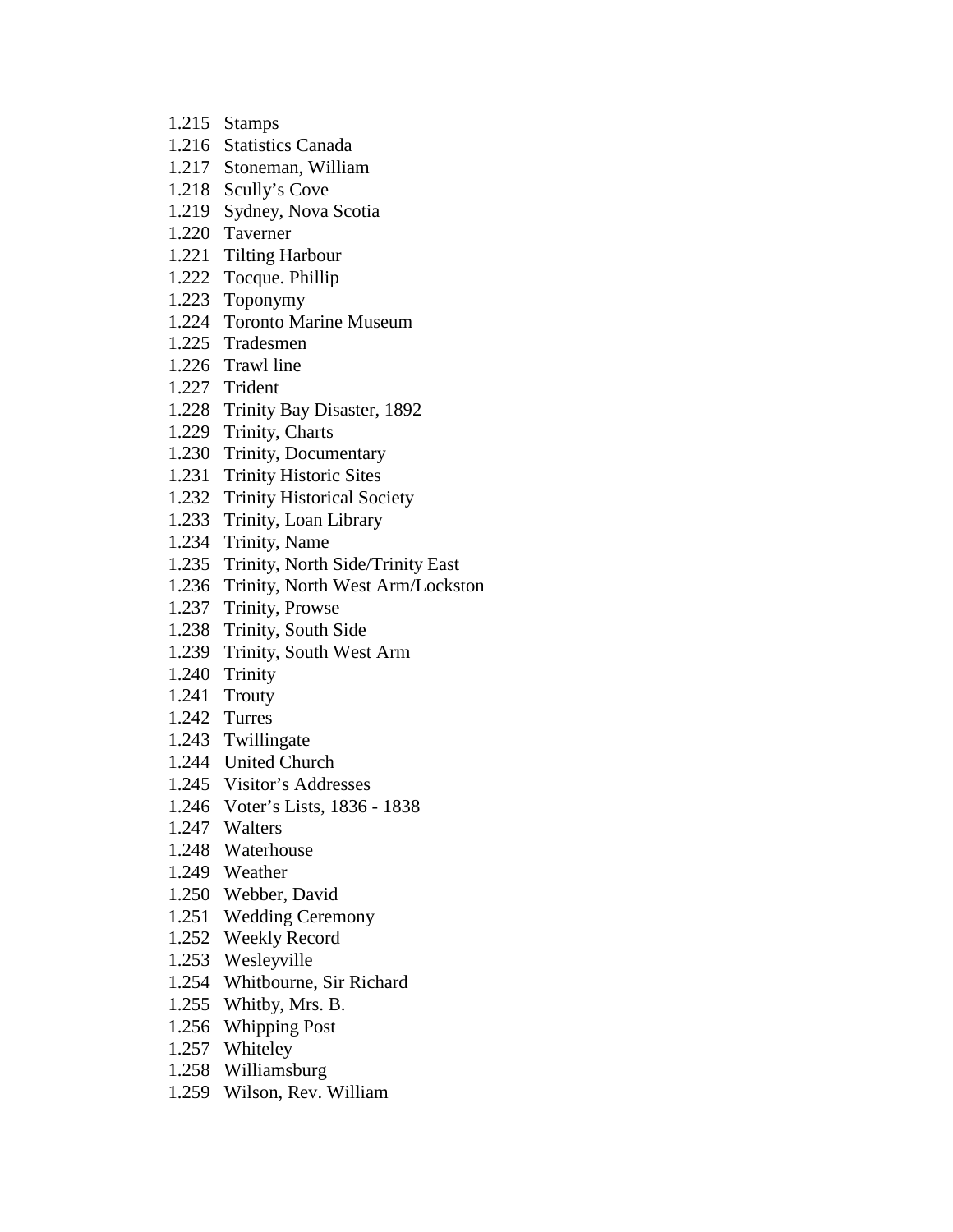1.260 Winterton 1.261 Wix, Archdeacon 1.262 World War I 1.263 Wright 1.264 Youngsters

Location: Walter G. C. White fonds, Drawer 2.

## **Series 2: Newfoundland Historical Society Lectures. - 1967 - 1976. - 14 cm**

The Society holds a monthly lecture where they invite different speakers to come and give a presentation on a topic they have an interest in and that they have carried out research on. Walter as Corresponding Secretary for the Trinity Historical Society held a great relationship with the Newfoundland Historical Society and collected copies of their lecture series.

- 2.01 The Harbour Grace Affray by Arthur Fox, December 15, 1967
- 2.02 Sir William Coaker and the Political Activities of the F. P. U. by John Feltham, February 7, 1968
- 2.03 Captain James Cook, Surveyor and Discoverer by R. A. Skelton, May 30, 1968
- 2.04 Jens Haven and the Moravian Mission to Labrador by James K. Hiller, October 23, 1968
- 2.05 The West Country Merchants of Newfoundland by Dr. Keith Matthews, December 10, 1968
- 2.06 James Cook, Hugh Palliser and the Newfoundland Fishery by Dr. William H. Whiteley, October 21, 1969
- 2.07 Judge Prowse, "1834 1914" by G. M. Story, February 17, 1970
- 2.08 Old Time Politics in Newfoundlan by Addison Brown, June 3, 1970
- 2.09 An Outline of History of Western Newfoundland with emphasis on Bay of Islands by Dr. Noel F. Murphy, October 21, 1970
- 2.10 Early Newfoundland Currency by C. Francis Rowe, February 24, 1971
- 2.11 The Papers of Admiral Sir John Thomas Duckworth: Newfoundland and Newfoundland Government, 1810 - 1813, April 21, 1971
- 2.12 Cormacks Trail Retraced by Nelson R. Williams and George Hutchings, May 28, 1971
- 2.13 Cabots Landfall Yet Again by Fabian A. O'Dea, October 20, 1971
- 2.14 R. G. Reid and the Newfoundland Railway by J. W. McGrath, December 8, 1971
- 2.15 John Guy, Newfoundland First Legal Settler and Governor by Raymond W. Guy, February 22, 1972
- 2.16 The Early Church History of St. John's by Paul O'Neill, March 21, 1972
- 2.17 History in Medals Local and Foreign by Dr. W. David Parsons, April 25, 1972
- 2.18 New look at Bob Bartlett by F. Burnham Gill, November 23, 1972
- 2.19 History of Public Libraries in Newfoundland by Jessie B. Mifflin, December 12, 1972